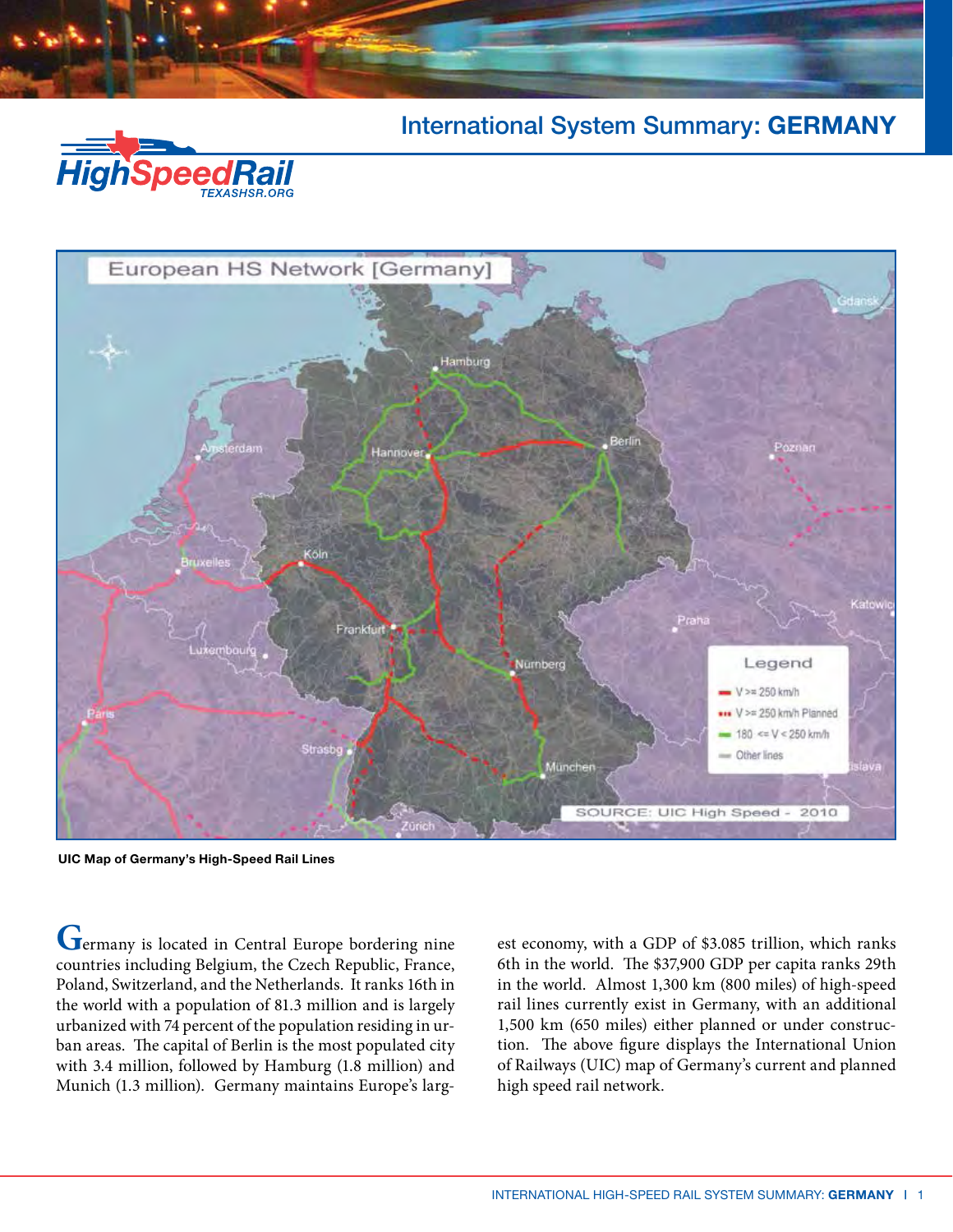## **System Description and History**

Beginning in the 1970s, German federal transportation plans called for high-speed rail lines in response to increasing congestion levels on the existing rail network and to make rail competitive with other modes. The first highspeed lines were built to also accommodate conventional passenger and freight train services. This incremental approach raised the conventional passenger train speeds up to 200 km/h (125 mph) on several segments. Newer lines are exclusively for high-speed train operations, with the fastest speed of 300 km/h (185 mph).

| <b>Stage</b>                            | <b>Speed</b> |     | Year          | Length |       |
|-----------------------------------------|--------------|-----|---------------|--------|-------|
|                                         | km/h         | mph | <b>Opened</b> | km     | miles |
| In Operation:                           |              |     |               |        |       |
| Fulda - Würzburg                        | 280          | 175 | 1988          | 90     | 56    |
| Hannover - Fulda                        | 280          | 175 | 1991-94       | 248    | 154   |
| Mannheim - Stuttgart                    | 280          | 175 | 1985-91       | 109    | 68    |
| Hannover (Wolfsburg) -<br><b>Berlin</b> | 250          | 155 | 1998          | 189    | 117   |
| Köln – Frankfurt                        | 300          | 185 | 2002-04       | 197    | 122   |
| Köln - Düren                            | 250          | 155 | 2003          | 42     | 26    |
| (Karlsruhe -) Rastatt -<br>Offenburg    | 250          | 155 | 2004          | 44     | 27    |
| Leipzig - Gröbers (-<br>Erfurt)         | 250          | 155 | 2004          | 24     | 15    |
| Hamburg - Berlin                        | 230          | 145 | 2004          | 253    | 157   |
| Nürenberg - Ingolstadt                  | 300          | 185 | 2006          | 89     | 55    |
| <b>TOTAL</b>                            |              |     |               | 1,285  | 798   |
| <b>Under Construction:</b>              |              |     |               |        |       |
| München - Augsburg                      | 230          | 145 | 2012          | 62     | 39    |
| (Leipzig/Halle -) Gröbers<br>- Erfurt   | 300          | 185 | 2015          | 98     | 61    |
| Nürnberg - Erfurt                       | 250          | 155 | 2017          | 218    | 135   |
| <b>TOTAL</b>                            |              |     |               | 378    | 235   |
| Planned:                                |              |     |               |        |       |
| (Karlsruhe -) Offenburg<br>– Basel      | 250          | 155 |               | 112    | 70    |
| Frankfurt - Mannheim                    | 300          | 185 |               | 81     | 50    |
| Stuttgart - Ulm -<br>Augsburg           | 250          | 155 |               | 166    | 103   |
| Hamburg/Bremen-<br>Hannover             | 300          | 185 |               | 114    | 71    |
| (Hannover -) Seelze -<br>Minden         | 230          | 145 |               | 71     | 44    |
| (Frankfurt -) Hanau -<br>Fulda/Würzburg | 300          | 185 |               | 126    | 78    |
| <b>TOTAL</b>                            |              |     |               | 670    | 416   |
| <b>GRAND TOTAL</b>                      |              |     |               | 2,333  | 1,450 |

Several sources show high-speed passenger rail operations beginning in 1991; however, the UIC shows two segments opening prior to that time (see table above). Those ini-

tial high-speed lines now operate at 280 km/h (175 mph). The high-speed rail system, known as Intercity Express (ICE), stretches a reported 1,285 km (798 miles), with an additional 1,048 km (651 miles) under construction or planned. The table contains the current speed and length of high-speed line segments in service, the line segments under construction, and the planned segments for future development. The German high-speed network is designed to connect many hubs, including the major cities in the country and markets outside Germany.

*Sources: High-Speed Lines in the World; High-Speed Rail: A Study of International Best Practices and Identification of Opportunities in the U.S.; High Speed Rail (HSR) in the United States*

## **Economics and Finance**

Passenger and freight rail operations are controlled by Deutsche Bahn (DB) Holdings, which was formed in 1994 following the reunification of West and East Germany. European Union directives to separate rail infrastructure ownership and operations resulted in the creation of separate subsidiaries of DB, including an infrastructure owner, DB Netze, and a train operations unit, DB Bahn, that operates regional and long distance passenger trains. DB Fernverkehr is the long distance business unit of DB Bahn where high-speed train operations are controlled. Financing for line construction comes mostly from the federal government, but also from states and local governments. Thompson (2011) also points out that because the DB Holdings conglomerate of companies is profitable, it is able to borrow on commercial markets.

### Expanding ICE Services beyond Germany

Several sources highlight that DB now operates ICE trains outside of Germany. In a brochure titled, "Moving the future – Linking People," DB notes that the European Unionwide liberalization of cross-border rail passenger services provides additional opportunities to expand their services throughout Europe. They already provide ICE services to other major European cities such as Paris, Amsterdam, and Brussels but intend to expand with services between Frankfurt and London. They also already offer and plan to expand other non-ICE services including regional rail and bus services. The following map displays DB's focused array of services to other European countries.

*Sources: High-Speed Rail: A Study of International Best Practices and Identification of Opportunities in the U.S.; High Speed Rail Passenger Services: World Experience and U.S. Applications; "Moving the future – Linking People"*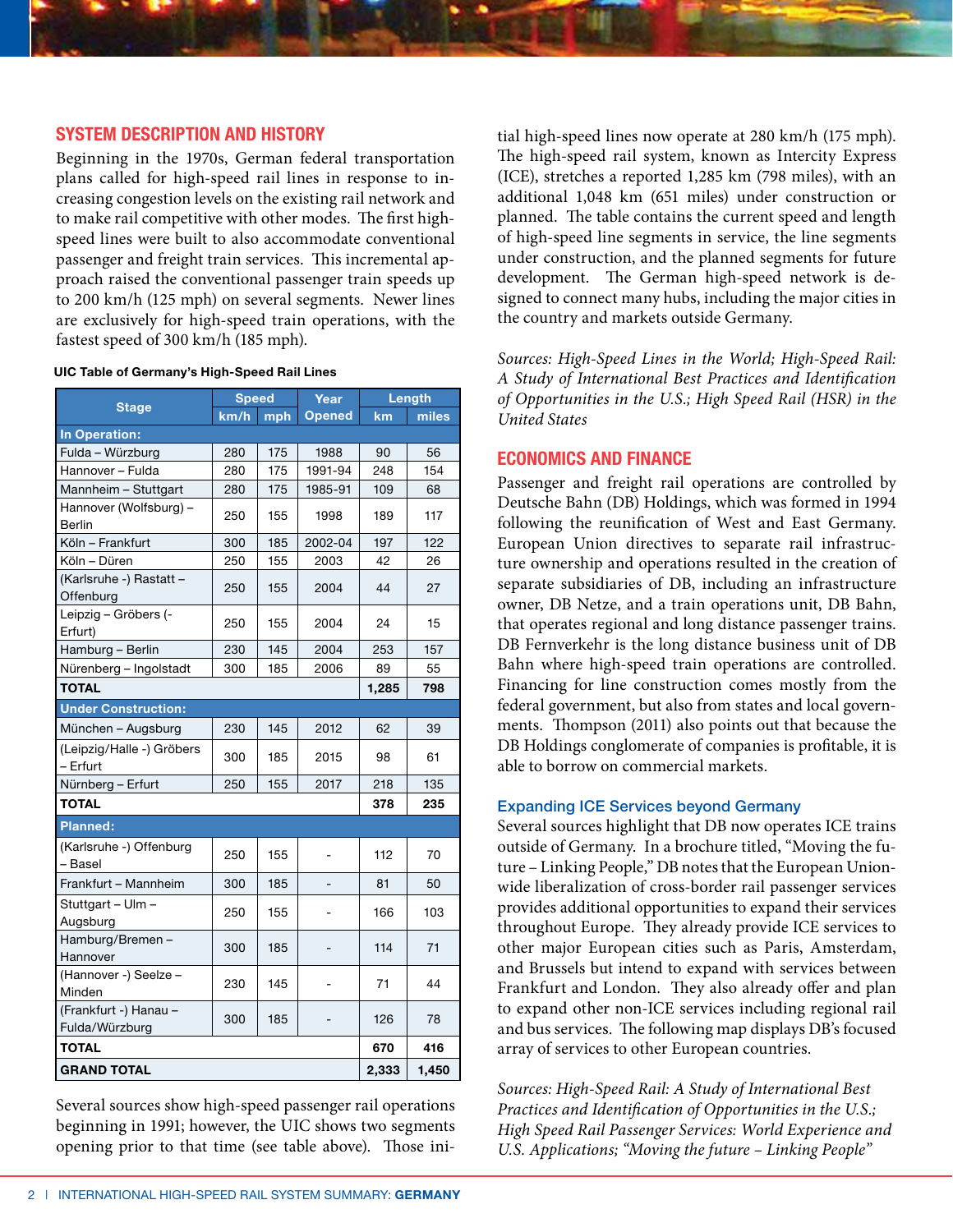#### **DB Internation Service Development**



## **Ridersh ip and Transportation System Impacts**

The German ICE high-speed rail system has steadily grown since accounting for 5.1 million passengers in 1991, as shown in the table the right. The system carried more than 73.7 million in 2009.

The *UIC Capacity Survey Results* includes the hourly train movements along eight German high-speed rail line segments as shown in the table below. For example, the Cologne to Frankfurt segment typically had 10 trains per hour when the survey was completed.

| German High-Speed Rail Line Segments Hourly Trains - 2009 |  |  |  |
|-----------------------------------------------------------|--|--|--|
|-----------------------------------------------------------|--|--|--|

| <b>Line and Section</b> | <b>Trains per Hour</b> |
|-------------------------|------------------------|
| Hamburg – Berlin        | 3                      |
| Berlin - Hannover       |                        |
| Hannover - Fulda        |                        |
| Cologne - Frankfurt     | 10                     |
| Fulda - Wurzburg        | 8                      |
| Nuremberg - Ingolstadt  | ิค                     |
| Karlsruhe - Basel       |                        |
| Manheim - Stuttgart     | ค                      |

#### **Chronology of Germany's High-Speed Rail Passenger Traffic**

| Year | <b>Passengers</b><br>(thousands) | Passenger-Km<br>(millions) | <b>Passenger-miles</b><br>(millions) |  |
|------|----------------------------------|----------------------------|--------------------------------------|--|
| 1991 | 5,100                            | 2,000                      | 1,243                                |  |
| 1992 | 10,200                           | 5,200                      | 3,231                                |  |
| 1993 | 14,600                           | 7,000                      | 4,350                                |  |
| 1994 | 21,300                           | 8,200                      | 5,095                                |  |
| 1995 | 27,259                           | 8,700                      | 5,406                                |  |
| 1996 | 27,363                           | 8,850                      | 5,499                                |  |
| 1997 | 30,947                           | 10,073                     | 6,259                                |  |
| 1998 | 31,201                           | 10,155                     | 6,310                                |  |
| 1999 | 35,642                           | 11,591                     | 7,202                                |  |
| 2000 | 41,610                           | 13,925                     | 8,653                                |  |
| 2001 | 46,668                           | 15,515                     | 9,641                                |  |
| 2002 | 47,636                           | 15,255                     | 9,479                                |  |
| 2003 | 56,480                           | 17,457                     | 10,847                               |  |
| 2004 | 63,705                           | 19,604                     | 12,181                               |  |
| 2005 | 66,819                           | 20,853                     | 12,957                               |  |
| 2006 | 69,533                           | 21,635                     | 13,443                               |  |
| 2007 | 70,531                           | 21,919                     | 13,620                               |  |
| 2008 | 74,700                           | 23,333                     | 14,498                               |  |
| 2009 | 73,709                           | 22,561                     | 14,019                               |  |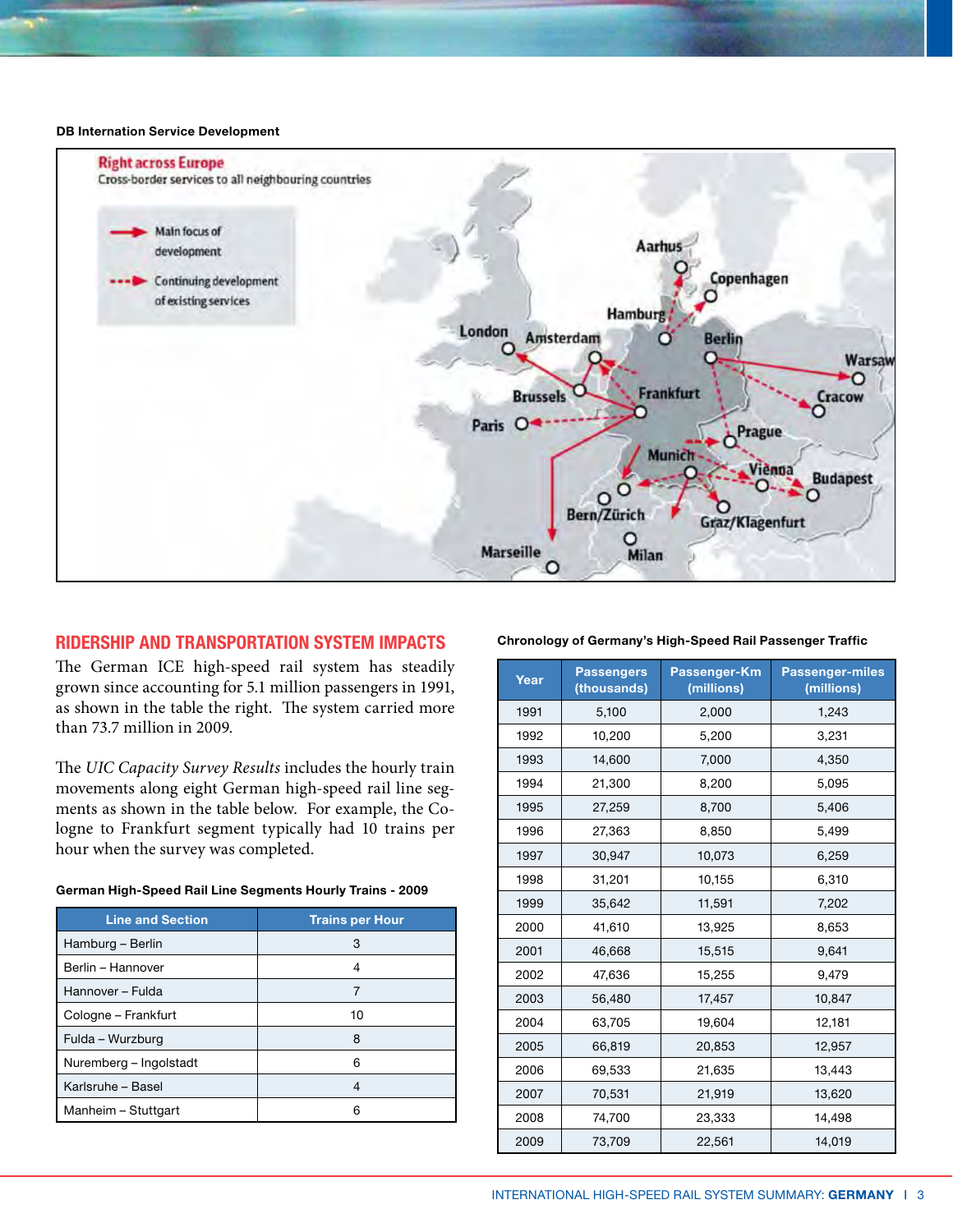



**An ICE 3 high speed train on the Frankfurt-Cologne high-speed rail line, near the Oberhaider Wald Tunnel**

Implementation of the ICE has shifted traffic away from other modes, with the high-speed rail service between Frankfurt and Hamburg capturing 48 percent of the passenger movements. Comparing data between 1985 and 2000, the share of passengers using air reduced from 10 percent to 4 percent, while conventional rail passenger share reduced from 23 percent to 3 percent. Roadway share also reduced, from 57 percent to 45 percent. The Airfareto-Railfare ratio on that corridor is calculated as 1.43 for business (first class) and 2.17 for non-business (second class) meaning that in both cases tickets for rail travel are significantly cheaper than tickets for air travel.

The UIC report *High Speed Rail and Sustainability* discusses how the high-speed rail system is part of a combined multimodal travel chain. Passengers are able to attain door-to-door travel information by obtaining online timetables including all modes of public transport and maps that can be used to walk the final journey segments. The report also highlights that "holders of the German Bahn-Card can change from long-distance high-speed rail trains to regional public transport at their final destination for no extra charge and without an additional ticket, since the 'City-Ticket' is automatically included." DB Mobility Logistics states that 4.4 million customers make use of the BahnCard. A final multimodal aspect of the German high-speed rail network is replacing short distance flights with rail between Cologne or Stuttgart and Frankfurt Airport where the air ticket becomes a train ticket.

### Berlin High-Speed Train Stations

The UIC report *High Speed and the City* documents how high-speed rail stations relate to city planning and development through a series of case studies. One of the case studies examined is Berlin. It notes that the Berlin metropolitan area population is approximately 4.3 million people, with the city itself having an estimated population of 3.4 million people. The population density within the city is calculated as 3,848 people per square kilometer (10,031 people per square mile). For comparison, other city densities reported by UIC include Paris with 1,971 people per square kilometer (5,138 people per square mile) and Tokyo with a density of 14,254 people per square kilometer (37,158 people per square mile).

The case study indicates that prior to 2006 high-speed train service existed at three stations (Zoologischer, Ostbahnhof, and Spandau). With the opening in 2006 of a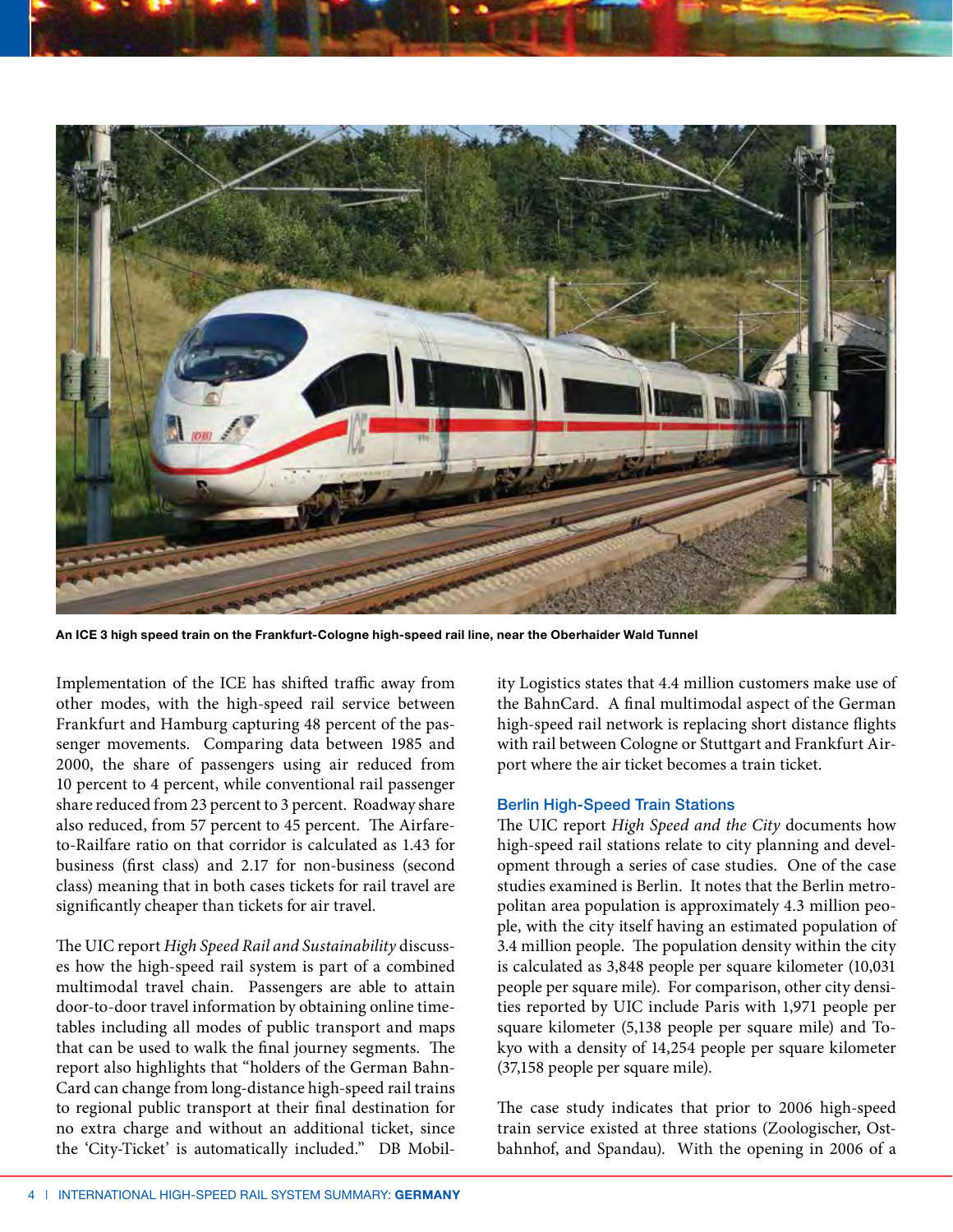second four track north-south line, including new tunnels under the Spree River, and opening of the Hauptbahnhof Central Station, operational changes now bring all highspeed train services through the Hauptbahnhof Central Station. On a daily basis, approximately 39,000 passengers are served from 232 high-speed services. The estimated construction cost of the new Hauptbahnhof Central Station is 1 billion Euro (\$1.3 billion)\*. The other Berlin-area ICE stations include Gesundbrunnen, Ostbahnhof, Sudkreuz, and Spandau.

The UIC *High Speed and the City* document highlights the improved connectivity and services resulting from the construction of the Hauptbahnhof Central Station and restructuring of the high-speed services through the city. With stops at multiple DB stations in Berlin and all connecting to the Hauptbahnhof Central Station, the operator was able to "offer more services, carry more passengers using less number of trainsets, and give the passengers the option of getting off/on the train in more city points, making the transfer shorter and more convenient." Berlin also has subway lines, commuter rail lines, light rail tram lines, and bus services.

Another aspect of the Hauptbahnhof Central Station is the central position within the city with a location near the Reichgstag, the Spree River, and government buildings. Development plans exist for the station area including two towers for DB offices and hotels at and adjacent to the station. Additionally, commercial space exists at the station for "a business mix of 80 shops, catering outlets, and service facilities."

As part of the case studies, the UIC provides a modal comparison between the focal station and first station. In this case the comparison is between Berlin and Hannover, a distance of 189 km (117 miles). The following chart provides the estimated travel times and travel cost for the different modes of travel. High-speed train service covers the distance in only 1 hour 30 minutes compared to car at 2 hours 30 minutes at a lower cost. Travel by airplane was not included in the analysis.

**UIC Berlin Hauptbahnhof Station to Hannover Modal Comparison**

| <b>Travel Mode</b>        | <b>Travel Time</b> | Travel Fares*  |
|---------------------------|--------------------|----------------|
| High-Speed Train          | 1 hr 30 min        | 61 Euro (\$79) |
| <b>Conventional Train</b> | 5 <sub>hr</sub>    | 41 Euro (\$53) |
| Car                       | 2 hr 30 min        | 65 Euro (\$84) |
| Plane                     |                    |                |

*Sources: Economic Analysis of High-Speed Rail in Europe; High Speed Rail Passenger Services: World Experience and U.S. Applications; Capacity Survey Results; High Speed Rail and Sustainability; Did You Know That…; High Speed and the City*



**ICE 3 Class 403 reflection on window during overtaking on the high-speed line Nuremberg - Ingolstadt (Copyright Deutsche Bahn AG)**

### **Sustainability**

In 2005 DB developed a company-wide sustainability management system. Sustainability reports, beginning in 2007, highlight the extent of this system and how DB takes its social responsibility seriously. DB states that its business model "ensures sustainable mobility and logistics for both customers and society, for economic success and jobs." Maintaining and expanding environmentally friendly rail service, both passenger and freight, is a major component of their sustainability objectives. Their sustainability strategy focuses on climate, resource, and noise protection.

#### Climate

Increased electrification of the rail network since 1990, now at just under 60 percent, has resulted in a reduction of particulate emissions in rail transportation by 89 percent and nitrogen oxide emissions by 71 percent. DB indicates that over 90 percent of their rail transport performance is rendered using electric vehicles. For CO<sub>2</sub> emissions, since 1994 DB has reduced the  $\mathrm{CO}_2$  emissions from rail per passenger and ton-kilometers, which is referred to as the specific  $\mathrm{CO}_2$  emissions, by approximately 33 percent. By 2020, it wants to reduce  $\text{CO}_2$  levels by another 20 percent, and by 2050 DB wants to be entirely  $\mathrm{CO}_2$ -free for rail transportation. To achieve this, it wants to increase the percentage of renewable energy in the trac-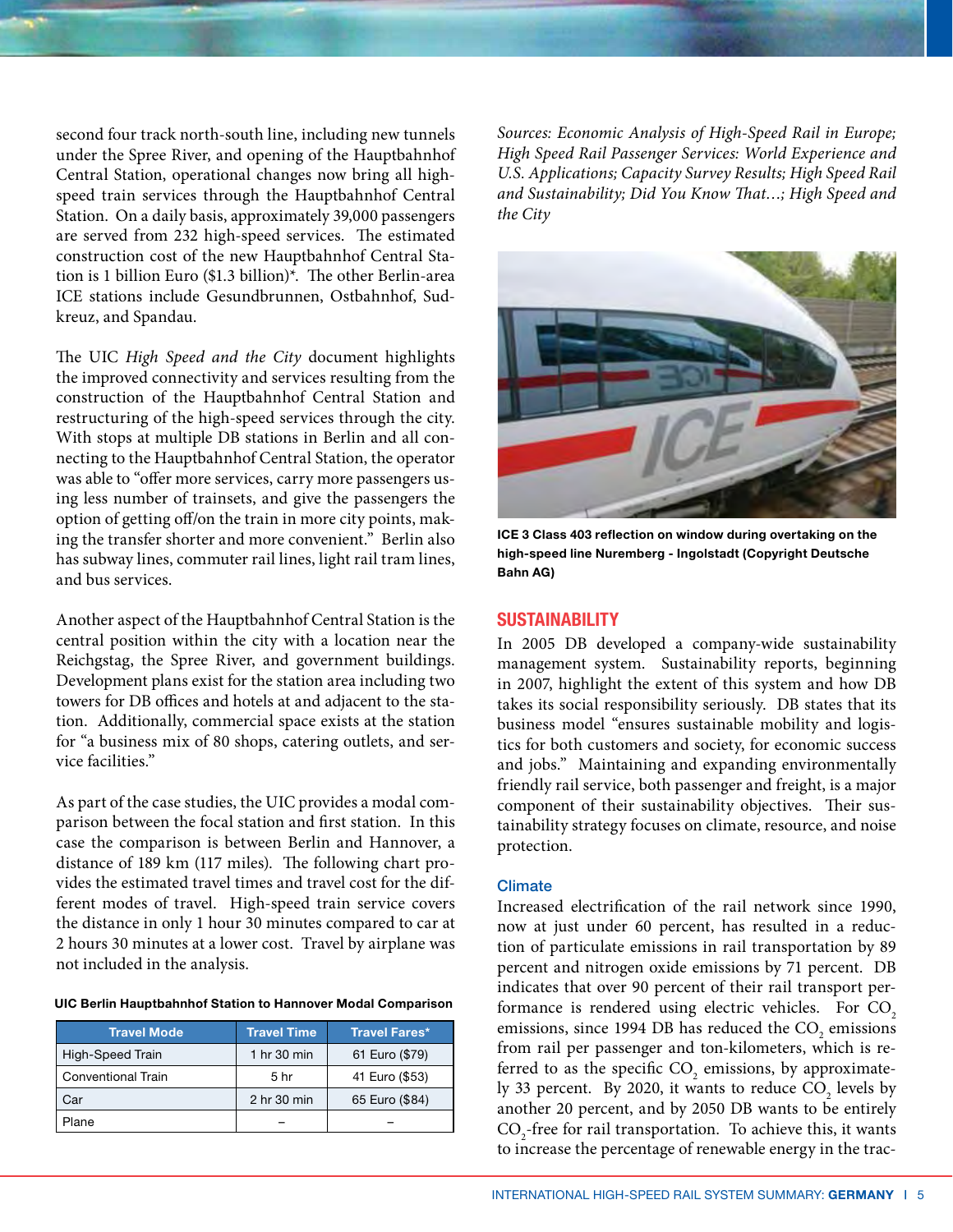



**Hamburg Central Station**

tion current mix to at least 35 percent and 100 percent by 2050. The 2010 level is 19.8 percent. DB highlights wind power as one renewable energy source of the future and already has 25 wind turbines under contract that generate 74 gigawatt-hours (GWh) of electricity per year on average.

In order to promote sustainability, DB offers its passenger transport and rail freight transport customers  $\mathrm{CO}_2\text{-}$ free trips. Offered since spring 2009, the program works by "DB Energy purchasing the electricity needed for the programs from renewable energy sources in advance specifically for this purpose and feeds it into the traction current grid." Jehanno et al. (2011) points out that a small extra fee equal to approximately 1 percent of the travel costs is added.

### **Resources**

In considering resource efficiency, DB notes that "materials are refurbished and reused as often as possible, and priority is given to salvaging unavoidable waste and feeding it back into circulation as secondary raw materials." These practices reduce the amount of waste produced and has increased the recovery rate to its present level of 80 percent.

#### Noise Protection

Rail noise is largely a freight rail issue but many of DB's efforts to reduce noise will also improve noise levels for passenger rail services. DB's noise remediation program includes both traditional noise reduction measures and equipment enhancements. They want to reduce the 2020 rail noise levels by half compared to year 2000 levels. In the brochure "Facts and Figures about Sustainability 2010," DB identifies building noise barriers and sound-proof windows as traditional measures installed along over 160 km (99 miles) of track in 2010, which equates to 28 percent of the track identified in the noise remediation program. The "Summary Sustainability Report 2009" comments on the purchase of new freight rail cars fitted with whisper brake blocks that reduce by half the perceived rolling noise in conjunction with a smooth track.

*Sources: High Speed Rail and Sustainability; "Summary: Sustainability Report 2009"; "Did You Know That…"; "Facts and Figures about Sustainability 2010"*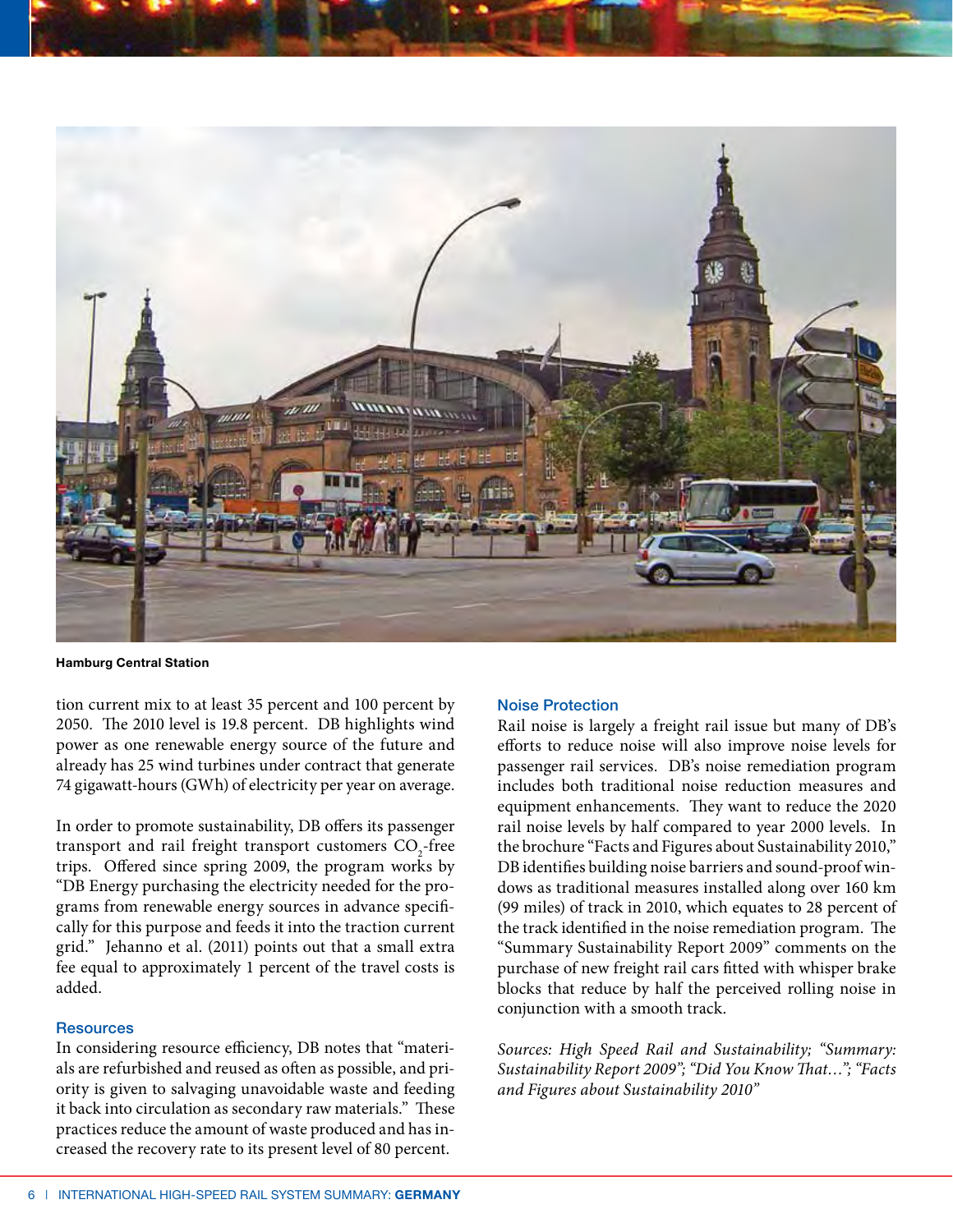# **Bibliography**

**Capacity Survey Results** International Union of Railways (UIC), April 2009 URL: http://www.uic.org/IMG/pdf/1-6-2\_20090424\_Capacity\_survey\_result.pdf Date Accessed: October 5, 2012

## **"Did You Know That…"**

Brochure prepared for DB Mobility Logistics by PR & Interne Kommunikation, July 2012 URL: http://www.deutschebahn.com/en/press/brochures/db\_besucherflyer.html Date Accessed: October 4, 2012

### **Economic Analysis of High-Speed Rail in Europe**

Prepared by Gines De Rus, et al. with BBVA Foundation, May 2009, revised July 2012. URL: http://www.fbbva.es/TLFU/dat/High%20Speed%20Rail\_2012\_web.pdf Date Accessed: October 8, 2012

## **"Facts and Figures about Sustainability 2010"**

Brochure prepared for DB Group, September 2011 URL: http://www.deutschebahn.com/file/2217638/data/facts\_\_and\_\_figures\_\_about\_\_sustainability\_\_2010.pdf Date Accessed: October 15, 2012

### **High Speed and the City**

Prepared for the International Union of Railways (UIC) by BB&J Consult, September 2010 URL: http://www.uic.org/IMG/pdf/20101117\_highspeed\_thecity\_finalreport.pdf Date Accessed: June 20, 2012

### **High-Speed Lines in the World**

International Union of Railways (UIC), Updated November 1, 2011 URL: http://www.uic.org/IMG/pdf/20111101\_a1\_high\_speed\_lines\_in\_the\_world.pdf Date Accessed: May 30, 2012

## **High-Speed Rail: A Study of International Best Practices and Identification of Opportunities in the U.S.**

Prepared for the Southwest Region University Center by the Center for Transportation Research at The University of Texas at Austin, August 2011 URL: http://swutc.tamu.edu/publications/technicalreports/476660-00071-1.pdf Date Accessed: May 30, 2012

## **High Speed Rail and Sustainability**

Prepared for the International Union of Railways (UIC) by Jehanno, Palmer and James with Systra and TRL, November 2011 URL: http://uic.org/IMG/pdf/hsr\_sustainability\_main\_study\_final.pdf Date Accessed: May 30, 2012

## **High Speed Rail (HSR) in the United States**

Prepared for the Congressional Research Service by Peterman, Frittelli, and Mallet, December 8, 2009. URL: http://www.fas.org/sgp/crs/misc/R40973.pdf Date Accessed: August 8, 2012

## **High Speed Rail Passenger Services: World Experience and U.S. Applications**

Prepared by Thompson and Tanaka with Thompson, Galenson and Associates (TGA), September 20, 2011 URL: http://www.tgaassoc.com/documents/final-version-hsr-corrected-9-20-11.pdf Date Accessed: May 31, 2012